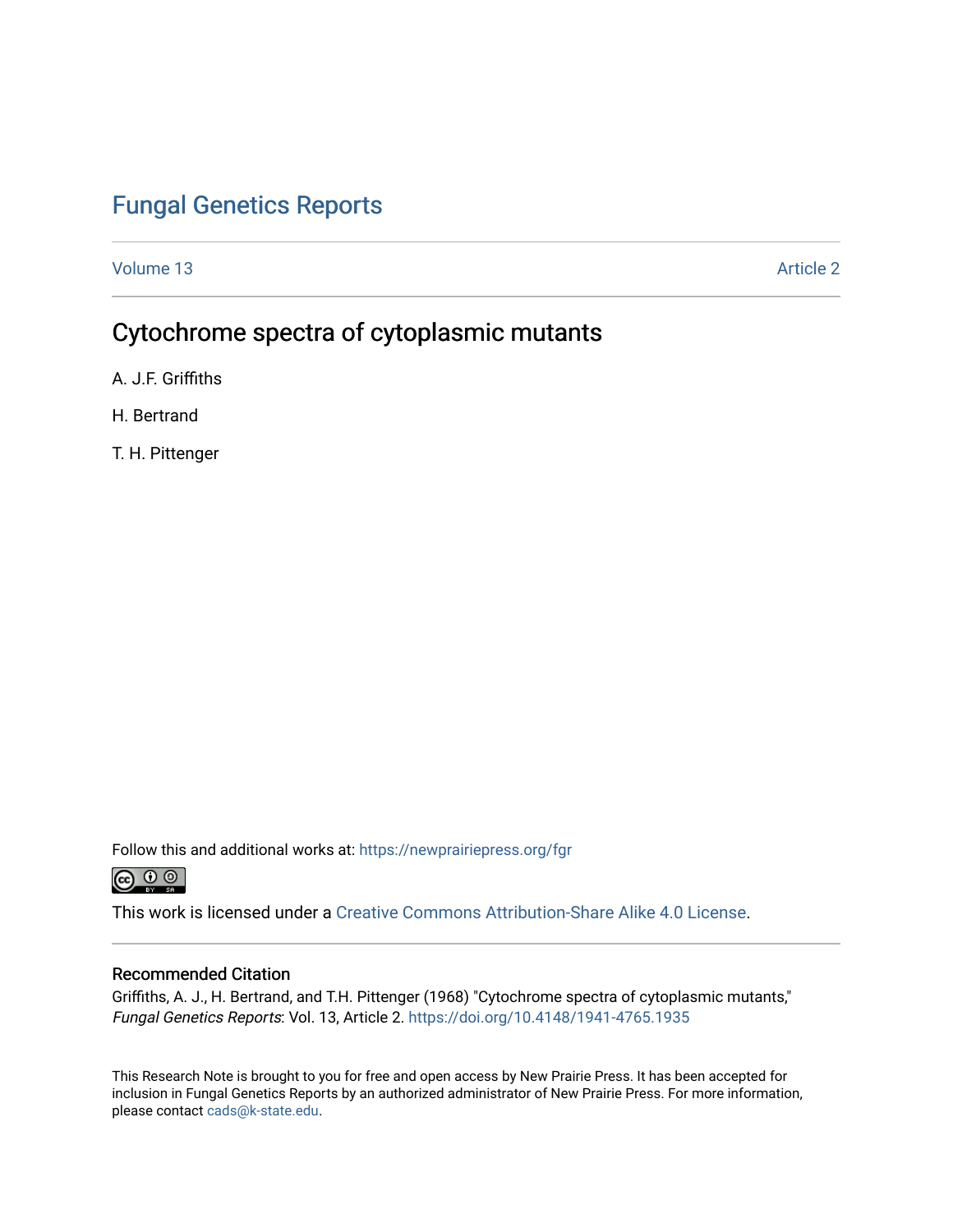# Cytochrome spectra of cytoplasmic mutants

### Abstract

Cytochrome spectra of cytoplasmic mutants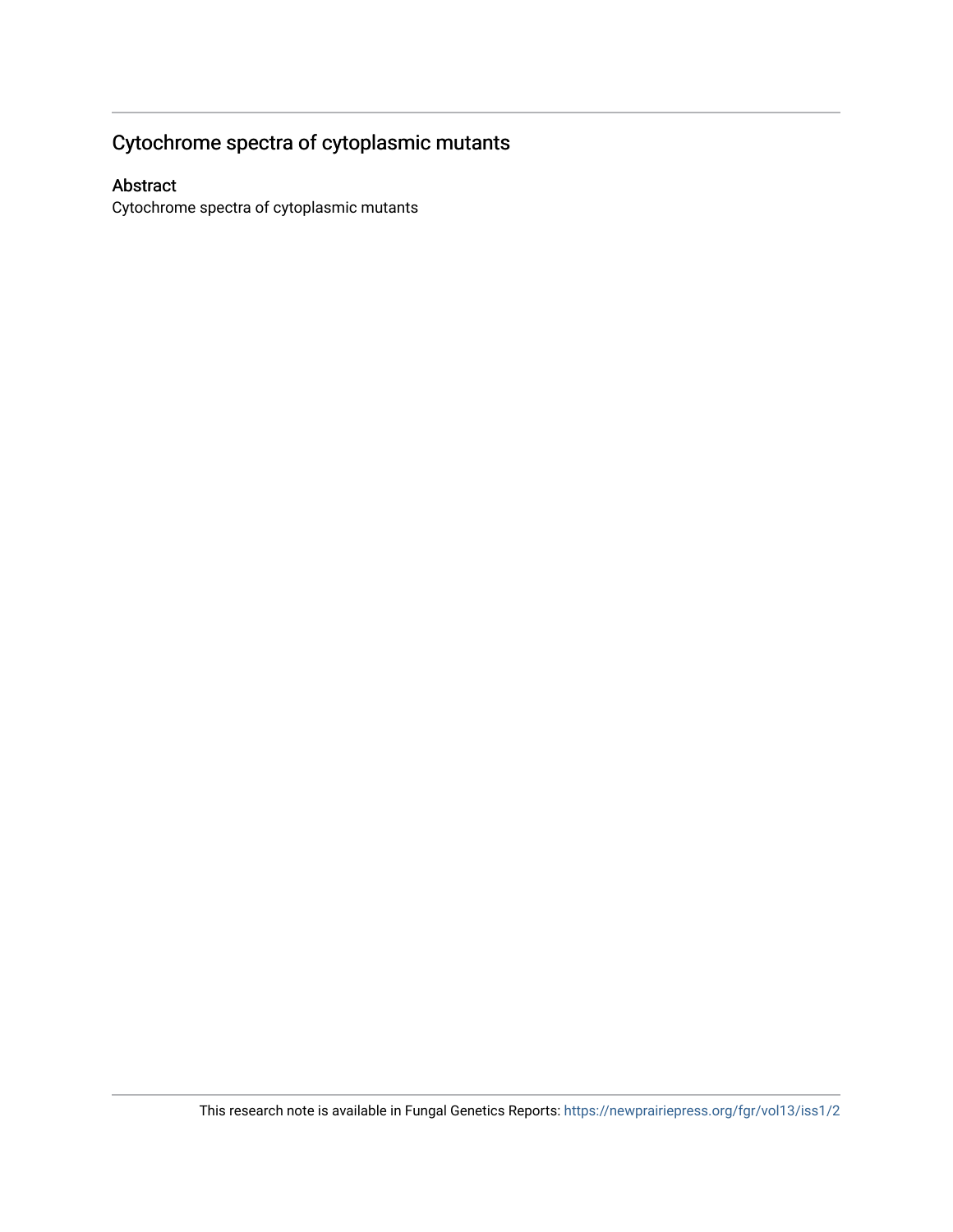**Griffiths, A. J.F., H. Bertmnd and T .H.Pittenger.**

**Cytochmme spectra of cytoplasmic mutants in**

Neurospora

**Definitive studies on the absorption spectra of the Neurospom** cytoplosmic mutants [poky ] and [mi-3] were originally performed by Mitchell et al. (1953 Proc. Natl. Acad. Sci. U. S. 39:60 **and Tissieres and Mitchell (I954 J. Biol. Chem. 208: 241 ). Their** studies were done with a hand spectroscope on mycelial pads and

**crude mitochondrial suspensions. The present work essentially repeats their experiments, but derives the cytochmme spectm** spectrophotometrically from disrupted mitochondrial preparations. Other maternally-inherited mutants ore also examined.

**Mitochondrio were prepared by a method similar to that used by Luck (1965 J. Cell Biol. 24: 445). Mycelium was grown** in liquid shake cultures at 30°C and harvested in the exponential growth phase. After grinding with sand in 0.01 M Tris buffer containing 0.001 M EDTA (adjusted to pH 7.3) and 0.44 M sucrose, cell debris was removed by two 10 minute cen**trifugotions at ICQO x g. Mitochondria were spun down in a 30 minute centrifugation at 20,000 x g and washed once in the buffered sucrose. The resulting crude mitochondrial pellets were disrupted by wnication and the solutions cleared by adding** sodium deoxycholate to a concentration of 2%. Spectra were read in a Cary 16 spectrophotometer, a few crystals of sodium **dithionite being added to the sample cwette to reduce the cytochromes. All the spectm were read from solutions containing IO-20 mg/ml of protein, estimated by the Folin test.**

It has been found that the cytoplasmic mutants tested fall into two groups on the basis of their spectra. The first group, at the cytoplasmic mutants tested fall into two groups on the basis of their spectra. The first group,<br>(3627-2) (FGSC<sup>#</sup>384), suppressed [poky] ([polpoky] 1,27-3 and 3627-4) (FGSC<sup>#</sup>'s 386 and 385)),<br>#, FGSC<sup>#</sup>1452), a UV-**I966 Genetics 54: 55l), and two stopper strains spontaneously arisen in separate continuous growth tubes ( [Stp-A] A40-4, and [\*I l7-20-1, Bertmnd and Pittenger 1968, in preparation). All of these strains show identical mutant spectra of** the type shown in Figure 1. The notable features are an absence of cytochromes **a** (610 mu) and b (560 mu), and a very **marked a-cytochrome c peak (550 mp). The published data of Diacumakos et al. (1965 J. Cell Biol. 26:427) reveal that - - [abn-I] al10 belongs to this group. A typical wild type rpectwm is shown in Figure 2. r& or [mi-l-1 FGSC1343 exhibited a wild type spectrum.** ished<br>type<br><u>- mi - 2</u><br>trum

**The second group consists of the [mi] stmins, [mi-21 to r mi-B] (mi-2Rl to mi-7Rl and mi-8R6) (FGSCI's 1233, 383, 1234, 1235, 1236, 1237, 1238), and rbpical spectrum is shown Figure 3. Cytochrome a is again absent, cytochrome b** is present in wild type amounts, and cytochmme c is **again** in excess. In the work of Mitchell et al. a strong band was obsewed at 590 mu in [mi-31, and was abelled cytochmme a<sub>1</sub>; this has never been observed in our experiments. The [mi] strains  $\lceil$ mi-2 $\rceil$  to  $\lfloor$ mi-8 $\rceil$  are in fact probably replicates of the same mutant (M. 8. Mitchell, personal communication<sup>r</sup> **econd group cons**<br>
235, 1236, 1237,<br> **1** in wild type am<br> **1** 590 mµ in <u>[mi-3]</u><br>
<u>mi-2]</u> to [m<u>i-8]</u>